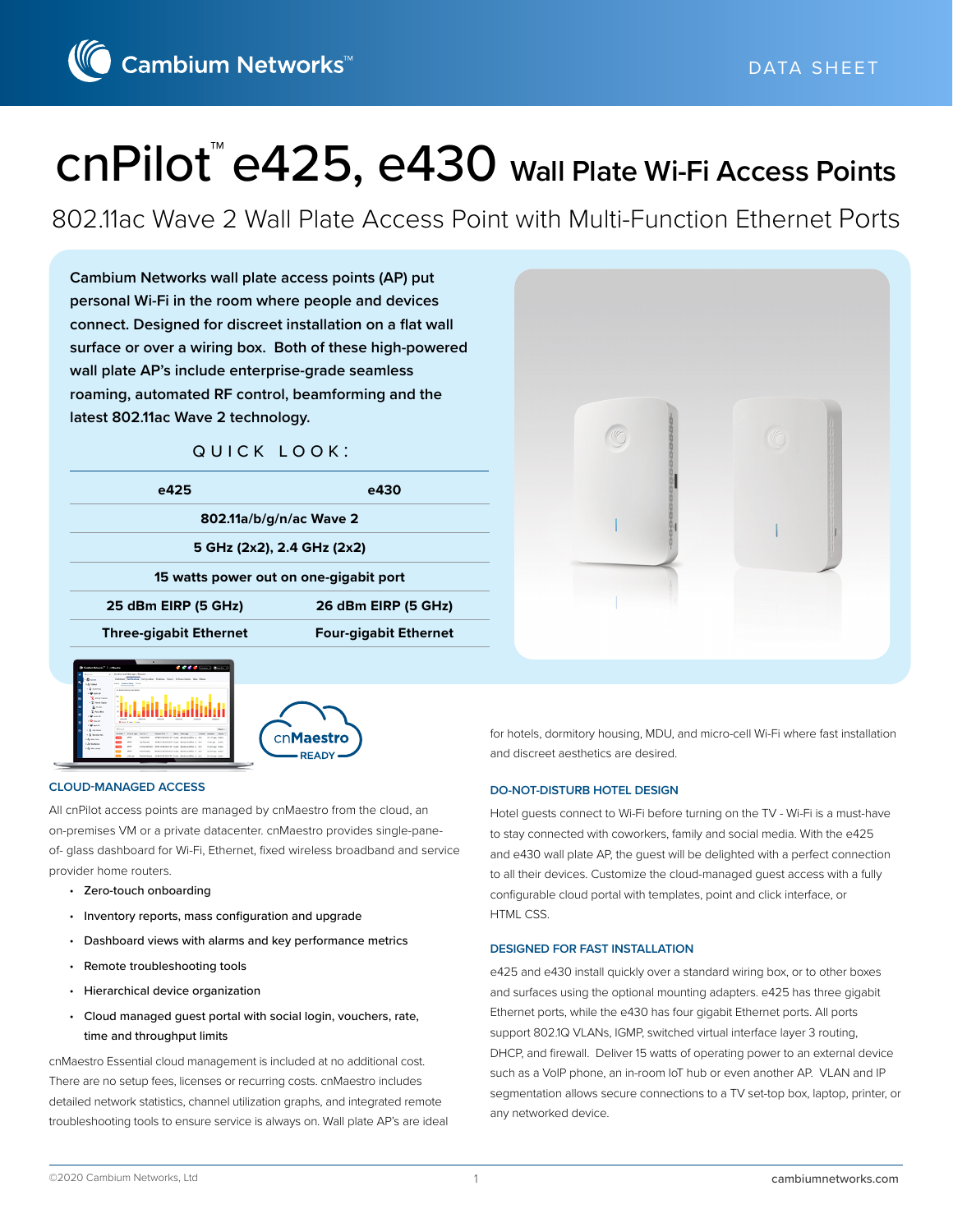# **Access Point Specifications**

|                                                                     | e425                                                                                                                                                         | e430                                                                                                                                                        |
|---------------------------------------------------------------------|--------------------------------------------------------------------------------------------------------------------------------------------------------------|-------------------------------------------------------------------------------------------------------------------------------------------------------------|
| <b>US-FCC</b><br><b>ISED Canada</b><br><b>EU-ETSI</b><br><b>ROW</b> | Ch 1-11, 36-48, 149-157<br>Ch 1-11, 36-48, 149-157<br>Ch 1-13, 32-48, 159-165<br>Ch 1-13, 32-48, 159-165                                                     | Ch 1-11, 36-48, 149-157<br>Ch 1-11, 36-48, 149-157<br>Ch 1-13, 32-48, 159-165<br>Ch 1-13, 32-48, 159-165                                                    |
| <b>Radios</b>                                                       | 1 x 5 GHz radio (802.11a/n/ac Wave 2), 2x2<br>1 x 2.4 GHz (802.11b/g/n), 2x2<br>SU-MIMO / MU-MIMO: 2 streams                                                 | 1 x 5 GHz radio (802.11a/n/ac Wave 2), 2x2<br>1 x 2.4 GHz (802.11b/g/n), 2x2<br>SU-MIMO / MU-MIMO: 2 streams<br>Integrated Bluetooth Smart radio            |
| Wi-Fi                                                               | 802.11 a/b/g/n/ac Wave 2                                                                                                                                     | 802.11 a/b/g/n/ac Wave 2                                                                                                                                    |
| <b>SSID Security</b>                                                | WPA2 (802.11i), WPA2 Enterprise (802.1x/EAP), WPA PSK, Open                                                                                                  |                                                                                                                                                             |
| <b>Max PHY Rate</b>                                                 | 2.4 GHz radio: 300 Mbps                                                                                                                                      | 5 GHz radio: 867 Mbps                                                                                                                                       |
| <b>Ethernet</b>                                                     | Three IEEE Gigabit Ethernet auto sensing                                                                                                                     | Four IEEE Gigabit Ethernet auto sensing                                                                                                                     |
| <b>Antenna</b>                                                      | Internal omni-directional<br>2.4 GHz: 4 dBi<br><b>5 GHz: 4 dBi</b>                                                                                           | Internal omni-directional<br><b>2.4 GHz:</b> 3.57 dBi<br>5 GHz: 5 dBi                                                                                       |
| <b>Max EIRP</b>                                                     | 2.4 GHz: 25 dBm 5 GHz: 27 dBm<br>(EIRP limited by country regulations)                                                                                       | 2.4 GHz: 26 dBm 5 GHz: 26 dBm<br>(EIRP limited by country regulations)                                                                                      |
| <b>WLAN</b>                                                         | 100 clients, 16 SSIDs<br>WPA-TKIP, WPA2 AES, 802.1x, 802.11w PMF                                                                                             | 256 clients, 16 SSIDs<br>WPA-TKIP, WPA2 AES, 802.1x, 802.11w PMF                                                                                            |
| <b>Power</b>                                                        | 802.3af or 802.3at powered device<br>Typical load, no power out: 8 W<br>Typical load, with 15.4 W power out: 25 W<br>Power out: 15.4 W when input is 802.3at | Typical load, no power out: 9 W<br>Typical load, with 15.4 W power out: 25 W<br>Power out: 15.4 W when input is 802.3at<br>2.1 mm DC barrel connector, 48 V |
| <b>MTBF</b>                                                         | 249k@40c                                                                                                                                                     | 249k@45c                                                                                                                                                    |
| <b>Dimensions</b>                                                   | 147 mm x 94 mm x 32 mm<br>$(5.79 \text{ in} \times 3.7 \text{ in} \times 1.26 \text{ in})$                                                                   | 147 mm x 94 mm x 32 mm<br>$(5.79 \text{ in} \times 3.7 \text{ in} \times 1.26 \text{ in})$                                                                  |
| Weight                                                              | 268 g (0.59 lb)                                                                                                                                              | 390 g (0.86 lb)                                                                                                                                             |
| <b>Security</b>                                                     | Kensington lock slot, secure bracket                                                                                                                         | Kensington lock slot, secure bracket                                                                                                                        |
| <b>LEDs</b>                                                         | Tri-color status LEDs                                                                                                                                        | Tri-color status LEDs                                                                                                                                       |
| <b>Ambient Operation</b><br><b>Temperature</b>                      | 0°C to 40°C (32°F to 104°F)                                                                                                                                  | 0°C to 40°C (32°F to 104°F)                                                                                                                                 |
| <b>Storage</b><br><b>Temperature</b>                                | -40°C to 70°C (-40°C to 158°F)                                                                                                                               | -40°C to 70°C (-40°C to 158°F)                                                                                                                              |
| <b>Humidity</b>                                                     | 95% RH non-condensing                                                                                                                                        | 95% RH non-condensing                                                                                                                                       |
| <b>Certifications</b><br>(compliance)                               | Wi-Fi Alliance 80211 a/b/g/n/ac, PP2.0 FCC, ETSI, CE, EN 60601-1-2, IEC60950                                                                                 |                                                                                                                                                             |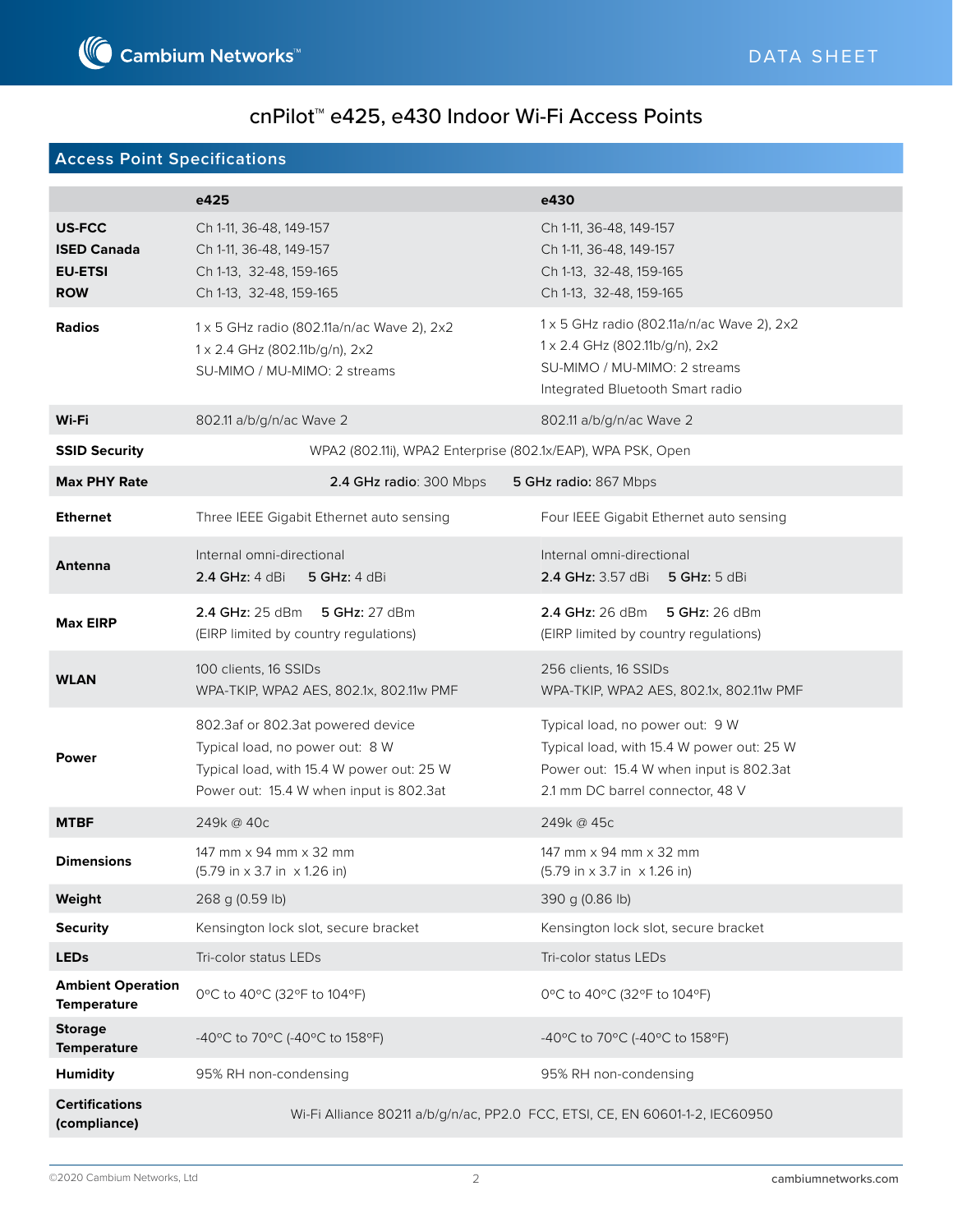

# **Network Specifications**

| <b>Authentication</b><br><b>Encryption</b> | 802.1x EAP-SIM/AKA/AKA'/FAST, EAP-PEAP,<br>EAP-TTLS, EAP-TLS/MSCHAPv2, PEAPv0/<br>PEAP <sub>v1</sub><br>MAC authentication to local database (on AP,<br>on Controller) or external RADIUS. MAC auth<br>fallback to guest portal | <b>Network</b>                       | NAT, NAT logging firewall, DOS protection,<br>L2/L3/DNS ACL, DHCP server, DHCP Relay<br>option 82<br>LLDP, IGMP $v1$ , $v2$ , $v3$<br>VLAN Pooling, RADIUS attribute VID<br>VLAN per SSID, per user |
|--------------------------------------------|---------------------------------------------------------------------------------------------------------------------------------------------------------------------------------------------------------------------------------|--------------------------------------|-----------------------------------------------------------------------------------------------------------------------------------------------------------------------------------------------------|
|                                            | <b>Scheduled WLAN</b> On/off by day, week, time of day                                                                                                                                                                          |                                      | Integrated WIDS (wireless intrusion<br>detection)                                                                                                                                                   |
| <b>QoS</b>                                 | 802.11e/WMM QoS. DSCP/ToS mapping                                                                                                                                                                                               | <b>Band Steer</b>                    | Yes                                                                                                                                                                                                 |
| <b>VLAN</b>                                | 802.11Q, max 4096                                                                                                                                                                                                               | <b>Load Balance</b>                  |                                                                                                                                                                                                     |
| <b>Fast Roaming</b>                        | 802.11r, OKC, Enhanced roaming                                                                                                                                                                                                  | <b>Tunnel</b>                        | L2TP, L2oGRE, PPPoE                                                                                                                                                                                 |
| Mesh                                       | Multi-hop (3), either band                                                                                                                                                                                                      | <b>Network and</b>                   | Out-of-band RF spectrum analysis, radio                                                                                                                                                             |
| <b>Channel</b><br><b>Selection</b>         | Auto RF: Manual, or automatic                                                                                                                                                                                                   | <b>RF Management</b><br><b>Tools</b> | self test network assurance, RF monitor with<br>chn/noise/interference, wired and wireless<br>remote packet capture, auto logging, ZapD                                                             |
| <b>Auto TX Power</b>                       | Auto RF: automatically adjust max<br>transmit power                                                                                                                                                                             |                                      | performance tool, rogue AP detection,<br>ultralow power mode, honeypot control                                                                                                                      |

# **Management**

| <b>Interfaces</b> | HTTP / HTTPS web interface, SSL, Telnet<br>SNMP V1, V2, V3<br>Syslog, SNMP traps, NTP                                                     | <b>Captive Portal</b><br>On-AP hosted quest portal | Hosted on cnMaestro Controller<br>Redirect to HTTP/RADIUS external portal/                    |
|-------------------|-------------------------------------------------------------------------------------------------------------------------------------------|----------------------------------------------------|-----------------------------------------------------------------------------------------------|
| <b>Deployment</b> | cnMaestro Cloud, cnMaestro on-premises,<br>Standalone AP                                                                                  |                                                    | authentication<br>Active Directory integration, Google,<br>Facebook, Office 365 integration   |
| <b>Services</b>   | Monetized, cloud-managed quest portal with<br>design tools                                                                                |                                                    | Data rate, time duration, data throughput limit,<br>Server DNS logging                        |
| <b>APIs</b>       | RESTful management and statistics API<br>Presence location API<br>Splunk WebSocket integration, WebSocket<br>DNS, NAT, TCP connection log | Hotspot 2.0                                        | Hotspot 2.0/Passpoint 2.0                                                                     |
|                   |                                                                                                                                           | Accounting                                         | RADIUS accounting, load balancing AAA<br>servers, Dynamic Authorization COA, DM               |
|                   |                                                                                                                                           | <b>Service</b><br><b>Availabilty</b>               | Critical network resource monitor with<br>automatic shutdown maintains device<br>connectivity |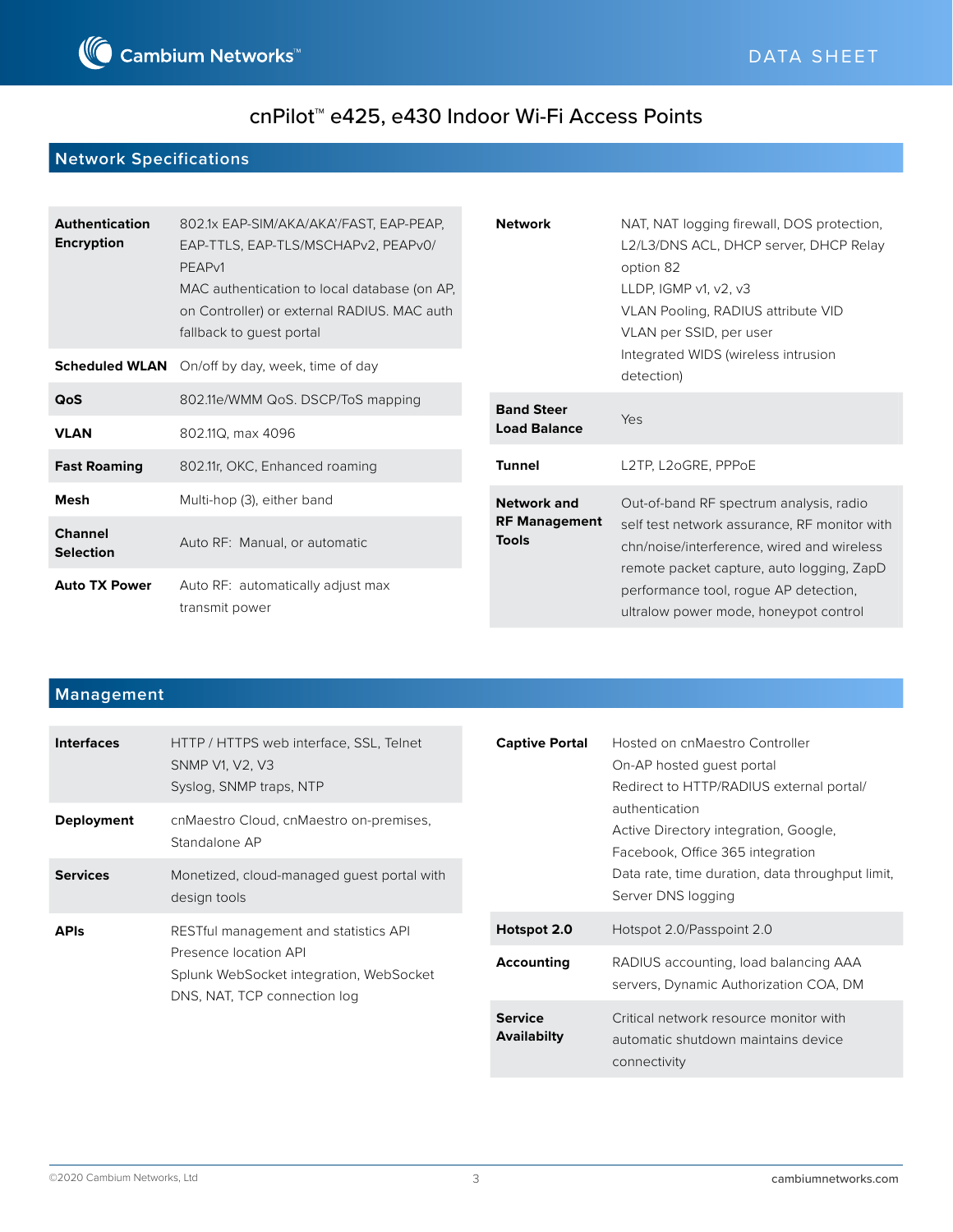



#### **e430H Radio Unit and Accessories**



Optional Accessory: Generic Wall Bracket

The e430H is designed to be powered by an external PoE injector. Alternatively, it may be powered by an external 48V/1A DC adapter (sold separately). Other optional accessories are available for separate purchase.

Dual-Gang Bracket

Single-Gang Bracket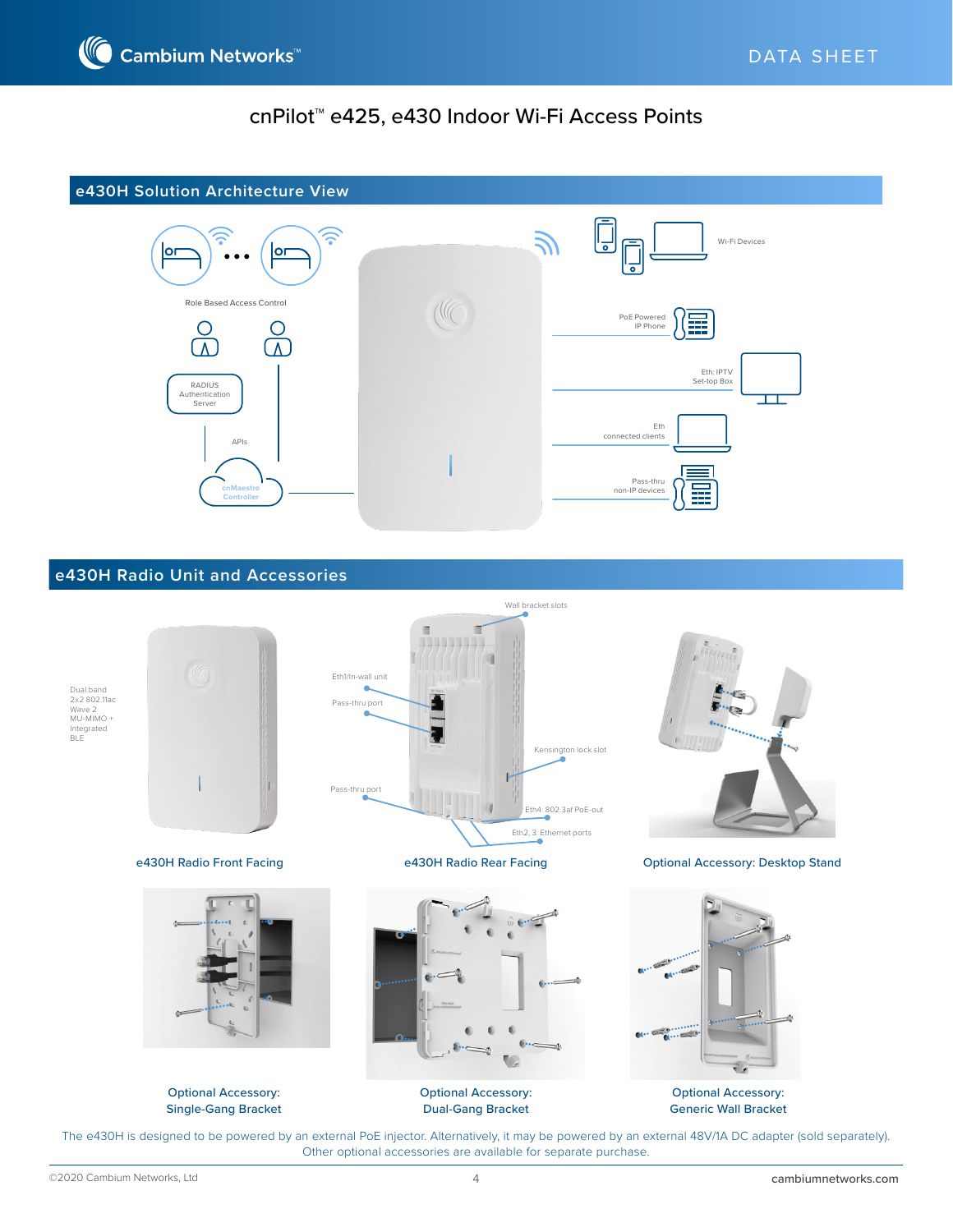### **Antenna Patterns**



| <b>Standards</b>          |                                                                               |
|---------------------------|-------------------------------------------------------------------------------|
| Wi-Fi<br><b>Protocols</b> | MU-OFDMA, MU-MIMO, TWT, MIMO                                                  |
|                           | VHT MCS rates, 16/64/256-QAM, HT20/40/80 MHz                                  |
|                           | Transmit beamsteering, Airtime Fairness, AMSDU, AMPDU, RIFS, STBC, LDPC       |
|                           | MIMO Power Save, MRC, BPSK, QPSK, CCK, DSSS, OFDM. IEEE 802.11d/e/h/i/k/r/u/v |